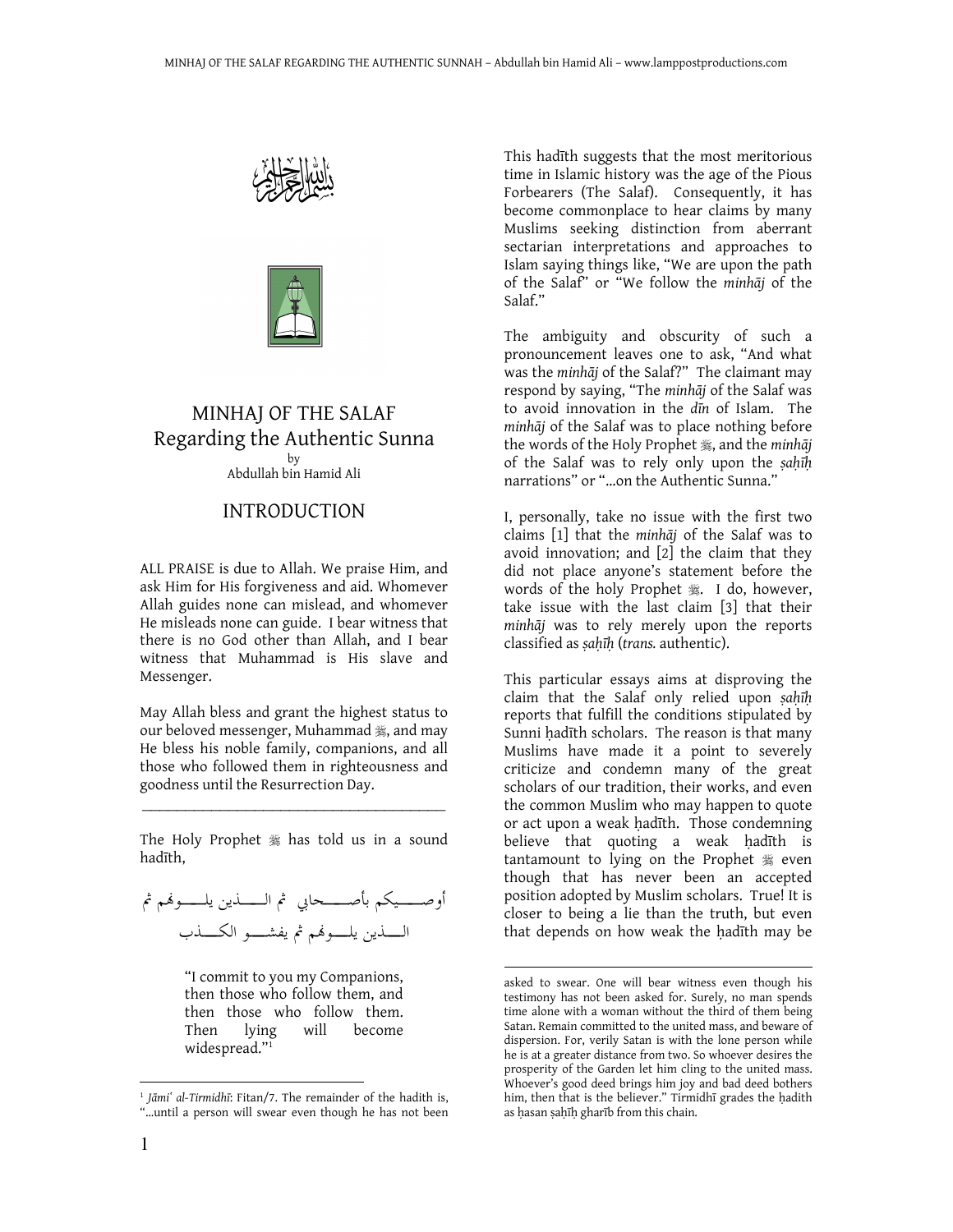and in what area it is being employed, as we will come to see.

Nothing greater affirms this statement of mine than the fact that hadīth scholars have always made a distinction between a fabricated hadīth (mawdūʿ) and a weak hadīth (daʿīf). Why make a distinction between the two if the narration of a weak ḥadīth is equal to the narration of one that is spurious and false? Additionally, even if we were to compare the two forms of agreed upon acceptable hadīths-sahīh and hasan, we would find that the latter contains characteristics that make it weaker than the former even though we do not declare it to be weak. Furthermore, the same relativity exists when we compare an indisputably authentic ḥadīth (mutawātir) with one that is reasonably authentic (ṣaḥīḥ āḥādī).

The point is that weakness and strength in terms of reports and narratives differ in degree. The majority of our Pious Forbearers took this into account often in their acceptance and rejection of different reports. So one cannot rightfully reject a scholar's statement simply because the ḥadīth he reports may have some weakness in it, unless the weakness found is something that the scholar himself declared to be a valid basis for rejecting such a hadīth. In that case, it would be a case of an oversight on that scholar's part that must be taken into consideration. Our hope is that by the end of this essay, these facts will be borne out.

Abdullah bin Hamid Ali

# CHAPTER ONE: "If the Ḥadīth is Sahīh, it is My Madhhab"

What is often times used as a proof that the Four Imams did not intend for the common Muslim to uncritically follow them (taqlīd) without knowing their evidence is the fact that they are reported as saying things like, "If the ḥadīth is ṣaḥīḥ, then it is my madhhab," etc.

For the opponents of taqlīd, this fact serves as decisive proof for the impermissibility of uncritical imitation of a scholar, and the obligation of demanding evidence from them. However, one must understand a few things

about these statements to grant them their proper contexts and interpretations:

- A- These statements were not addressed to the common lay Muslim. They were addressed to scholars who were qualified to exercise their own independent judgment (ijtihād) about religious matters. The proof for this is that [1] most of the Imams deem it impermissible for one mujtahid to uncritically follow another mujtahid's ruling until he has completed his scholarly endeavor (ijtihād)<sup>2</sup>; [2] hadīth books were not readily available to the masses during that era and the common folk did not know which books could be relied on and which could not; and [3] even if the books were available and known, the common person did not have the qualifications to determine the soundness or weakness of any particular report as is the case today. Furthermore [4], they were not familiar with the nomenclature of hadīth scholars. So 'sahīh' to the common person meant no more than 'healthy or true,' while it had a much more specialized meaning to the learned in later years.<sup>3</sup>
- B- Another thing we need to consider about having a layperson ask a scholar for textual evidence is that [1] there is no jurisprudence or law that can be extracted from the translation of any

<sup>2</sup> Imām Abū Ḥāmid al-Ghazzālī states in his Al-Mustaṣfā',

<sup>&</sup>quot;They (scholars) are in agreement that whenever the mujtahid completes his scholarly endeavor [in a matter] and a particular ruling predominates his mind, it is not permitted for him to uncritically imitate (yuqallid) one who opposes him, to act in accord with the view of another, or to abandon his own conclusion. As for when he has not yet exerted effort (lam yajtahid ba'du) or reflected [on the evidence] because he is incapable of scholarly endeavor (ijtihād) like the layman, then he may uncritically imitate another. But this individual is not a mujtihad. However, he may perhaps be capable of scholarly endeavor in some matters while being incapable in others…" [2/611]

<sup>&</sup>lt;sup>3</sup> In all reality the nomenclature of hadith specialists was not standardized until after the time of the virtuous Imams. During the early period there were basically only two types of hadiths: [1] acceptable, and [2] unacceptable. Beyond that, the four Imams differed about the acceptableness and unacceptability of certain narrations.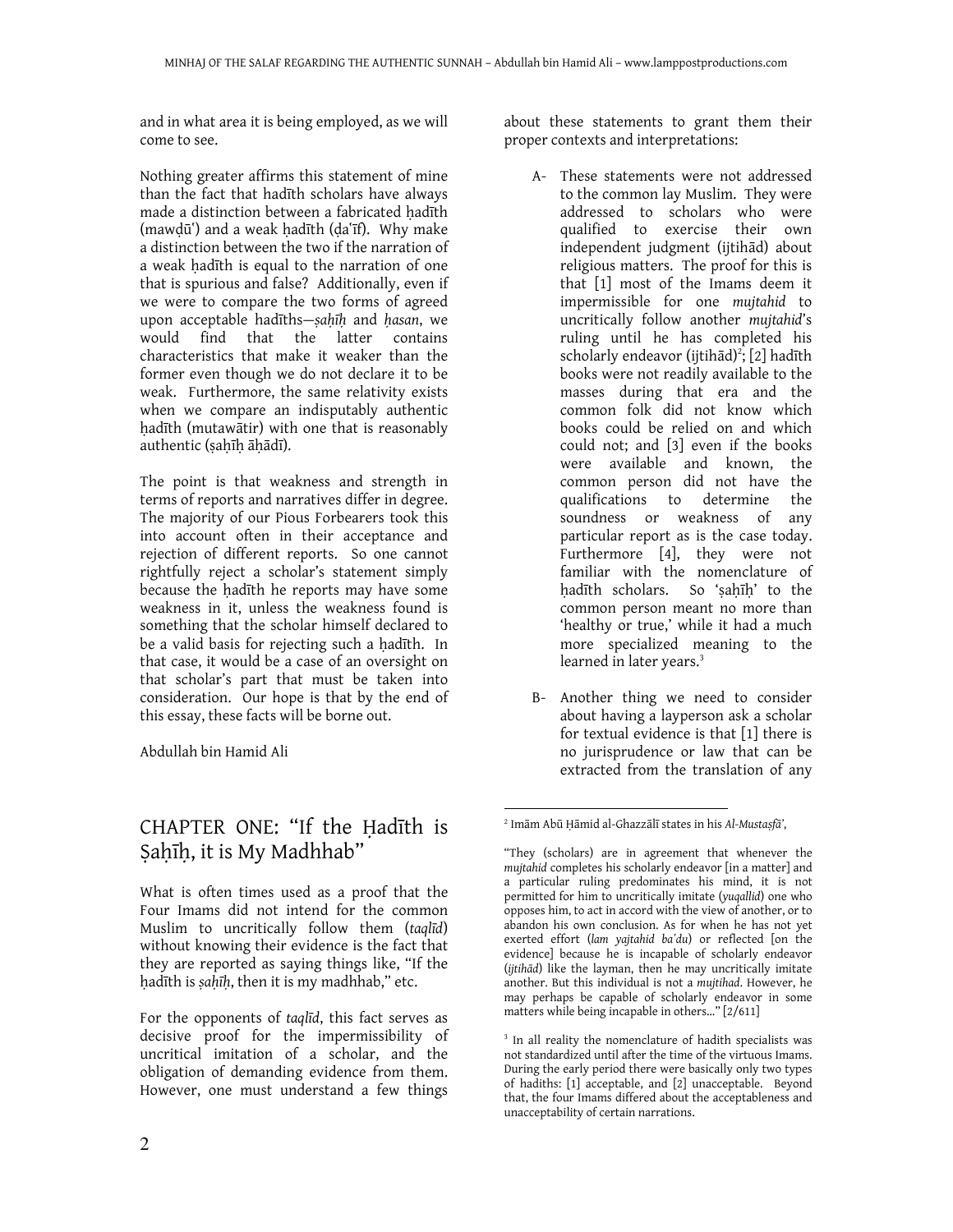hadīth, while countless mistranslations exist; and [2] even if the person knows Arabic, as a layman, he still does not possess the qualifications of being a mufassir or shāriḥ (commentator or interpreter) of the ḥadīth. So demanding that scholar to present textual evidence to him would be just another lesson in futility, since what sense would it make for the scholar to give him the evidence when he does not have the tools to interpret them and to give it due scrutiny?

# CHAPTER TWO: The Authentic Sunna – Conditions for the Sahīh Report

Ḥadīth scholars have stipulated four conditions for a ḥadīth to be considered ṣaḥīḥ:

- 1- That it have a connected chain from start to end
- 2- That its transmitters all have impeccable character and memories
- 3- That the report not be irregular in so much that it contradicts the reports of all other transmitters of the same report or the reports of more reliable transmitters
- 4- And that the ḥadīth not contain any subtle weaknesses<sup>4</sup>

When these conditions are fulfilled, a hadīth is declared to be 'sahīh': sound, authentic, or rigorously authenticated. One of the most important of those conditions is 'the reliability of the transmitters.' A transmitter is considered reliable when two conditions are fulfilled:

- 1- He is not known to commit any enormities or the habitual commission of a minor sin.
- 2- The other condition is that the person must have an impeccable memory, known by the fact that it has been verified that the transmitter almost

never makes a mistake in narrating an account, and relates it in the same way with the same words each time he is asked.<sup>5</sup>

Innocence from major sin grants us confidence that the person's consciousness of God hinders him from speaking untruths about the Messenger  $*$  and about other people. The impeccable character of his memory gives us confidence that the words of the Messenger have been transmitted to us with the greatest of accuracy. Even if it is not expressed exactly the way the Messenger  $*$  stated them, we have relative certainty that the original intent of his words have been preserved.<sup>6</sup>

So when taking all of these factors into account, we can have almost complete certainty that a ḥadīth is acceptable, sound, or authentic. I say "almost," since—contrary to popular understanding—a sahīh hadīth is not considered to be a source of information that produces definitive knowledge ('ilm) according to the majority of Islamic legal theorists. Rather, it merely produces near definitive or near factual knowledge (zann) unless it is a type of sahīh ḥadīth called 'mutawātir,' which is the truly "authentic" hadīth.<sup>7</sup>

The reason for this is that—in spite of the degree of confidence we can place in such transmitters—we are still not in a position to say that it is 'impossible' for one of those transmitters to lie, forget, or err. It is just that we believe that they 'most likely' did not lie, forget, or err, since they did not lie, forget, or err in normal occasions.

 $\overline{a}$ 

<sup>4</sup> Nawwawī says in his Taqrīb p. 31 in stating the conditions for a ṣaḥīḥ ḥadīth, "It is the one whose chain of transmission is connected, via those who are upright and with a firm recollection, absent of irregularity and subtle defects."

<sup>5</sup> Imām Tilmisānī says, "Know that the transmitter must be upright ('adl) and of firm recollection (ḍābiṭ)." (Miftāḥ al-Wuūūl ilā Binā' al-Furūʽ 'alā al-Uṣūl: p. 322)

<sup>6</sup> Most ḥadīths reported by the Companions are transmitted by meaning only. Imām Suyūṭī relates a number of examples of this in his Tadrīb pp. 298-301. Among those who have admitted to this practice are Wāthila b. al-Asqa', Ḥudhayfa b. al-Yamān, Al-Ḥasan, Ibrāhīm Al-Nakhaʽī, Shaʽbī, Zuhrī and many others. Due to this, we will see later that the early Ḥanafis made a distinction between the Companions who were known for being scholars and those who were not, and rejected the reports by the latter group when it contradicted the dictates of legal analogy (qiyās).

<sup>7</sup> Imām Juwaynī says, "The Ḥashwiyya (Crypto-Anthropomorphists) from the Ḥanbalis and the recorders of the ḥadīth held the view that the non-corroborating report of the upright person (khabar al-wāḥid) produces definitive knowledge. But this is disgraceful! The way to comprehend it is not hidden from an intelligent person." (Al-Burhān p. 231)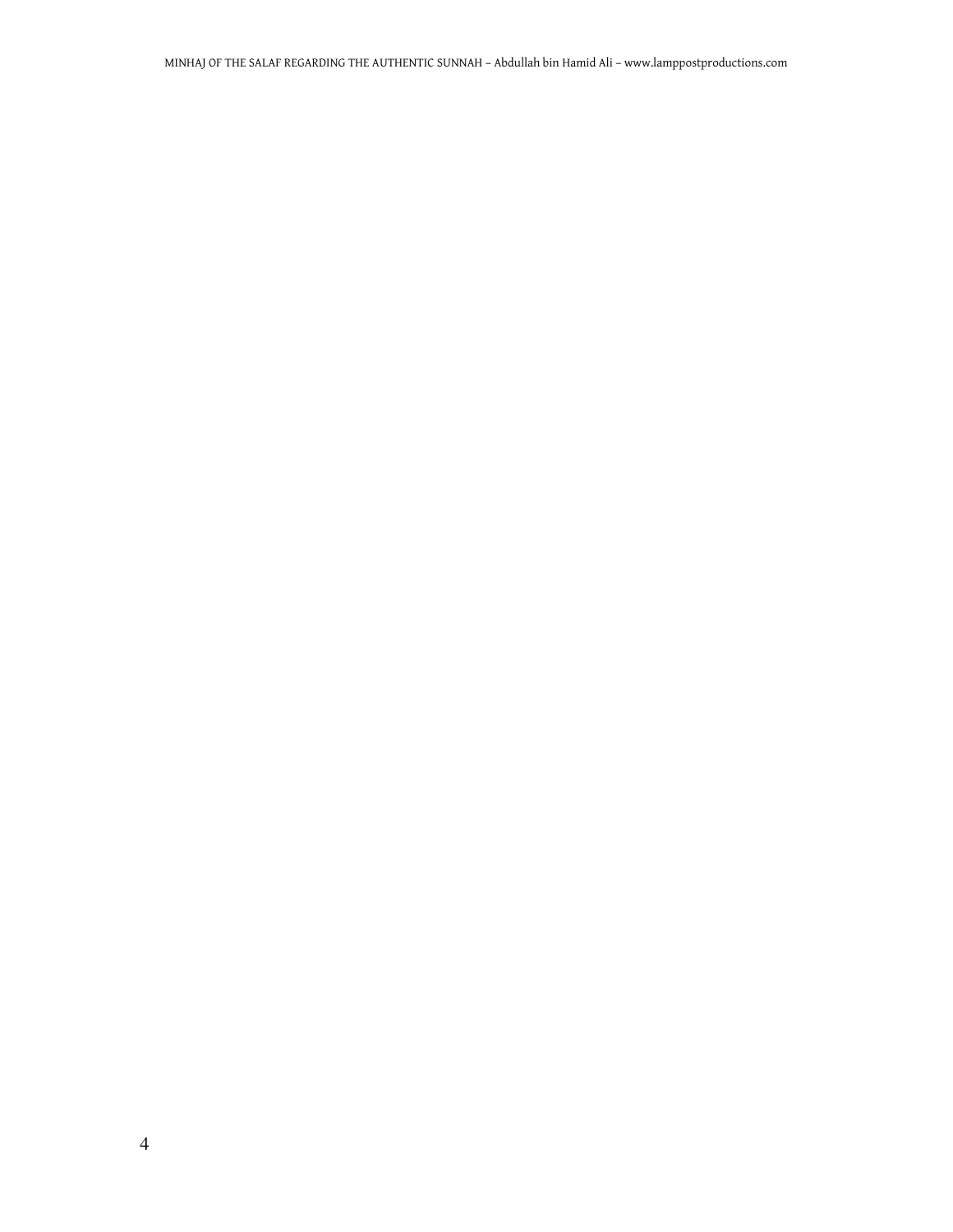# CHAPTER THREE: The Mutawātir Ḥadīth

A mutawātir ḥadīth can be defined as 'a ṣaḥīḥ ḥadīth reported from concurrent channels to the point that 100% certainty is established that the report is factual.' The scholars of hadīth define it as:

"The report given by a group so large that reason and custom declare it impossible to be the result of a planned agreement upon a lie, transmitted from a group of a like number, and remaining that way throughout the chain from beginning to end."<sup>8</sup>

A prime example of something that is mutawātir or indisputably authentic in the way they are reported are the verses and chapters of the Qur'ān and the manner they were transmitted from generation to generation. So many have related it in each age to the point that we have no doubt that the Qur'ān we have today is the same Qur'ān revealed to the Messenger  $\ddot{\mathcal{E}}$ . To deny the Qur'ān or any of its verses would be tantamount to apostasy.

# CHAPTER FOUR: The Four Imams & the Authentic Sunna

As stated before, a ṣaḥīḥ ḥadīth that is not mutawātir (indisputably authentic) does not produce 100% certainty that the account or report is factual, even though it produces near certainty of that. However, what does one do when another source of Islamic law and practice conflicts with the indications of a non-mutawātir ṣaḥīḥ hadīth? Does that source produce any certainty? Or is it instantly cancelled out as proof of anything? And if it does produce certainty, can or does it produce more certainty than the nonmutawātir hadīth to the point that we can legitimately abandon the hadīth altogether?

These were the questions that were pertinent to the Imams, and these same questions are the most pertinent to us in understanding how it was possible for one of our Imams not to act on a non-mutawātir sahīh hadīth. In what follows is a presentation of cases where some of the Imams preferred particular sources of figh to sahīh hadīths.

- I. When A Source of Law is Stronger Than a Ṣaḥīḥ Ḥadīth
	- A. MĀLIK IBN ANAS & the Actions of the Scholars of Medina 179 AH

Due to the fact that a non-mutawātir sahīh hadīth does not produce complete certainty, whenever a report would contradict the 'Actions of the Scholars of Medina', Imām Mālik would prefer their commonly acknowledged practice to the hadīth even if it was sahīh as long as it was not mutawātir (indisputably authentic). This is because he believed their agreement to produce greater certainty than a reasonably authentic report ( $\bar{a}h\bar{a}d\bar{t}h$  hadīth).

 $\begin{array}{ccc} \ast & \ast & \ast \end{array}$ 

[1] For instance, there is a hadīth stating that the Messenger of Allah  $\frac{1}{28}$  said,

"Let not one of you fast on the day of Jumu'a unless one fasts [one day] before it or fasts [one day] after it [too]."<sup>9</sup>

<sup>&</sup>lt;sup>8</sup> See Juwayni's discussion of tawātur (indisputable authenticity) in his Burhān pp. 216-222. <sup>9</sup> Muslim #1985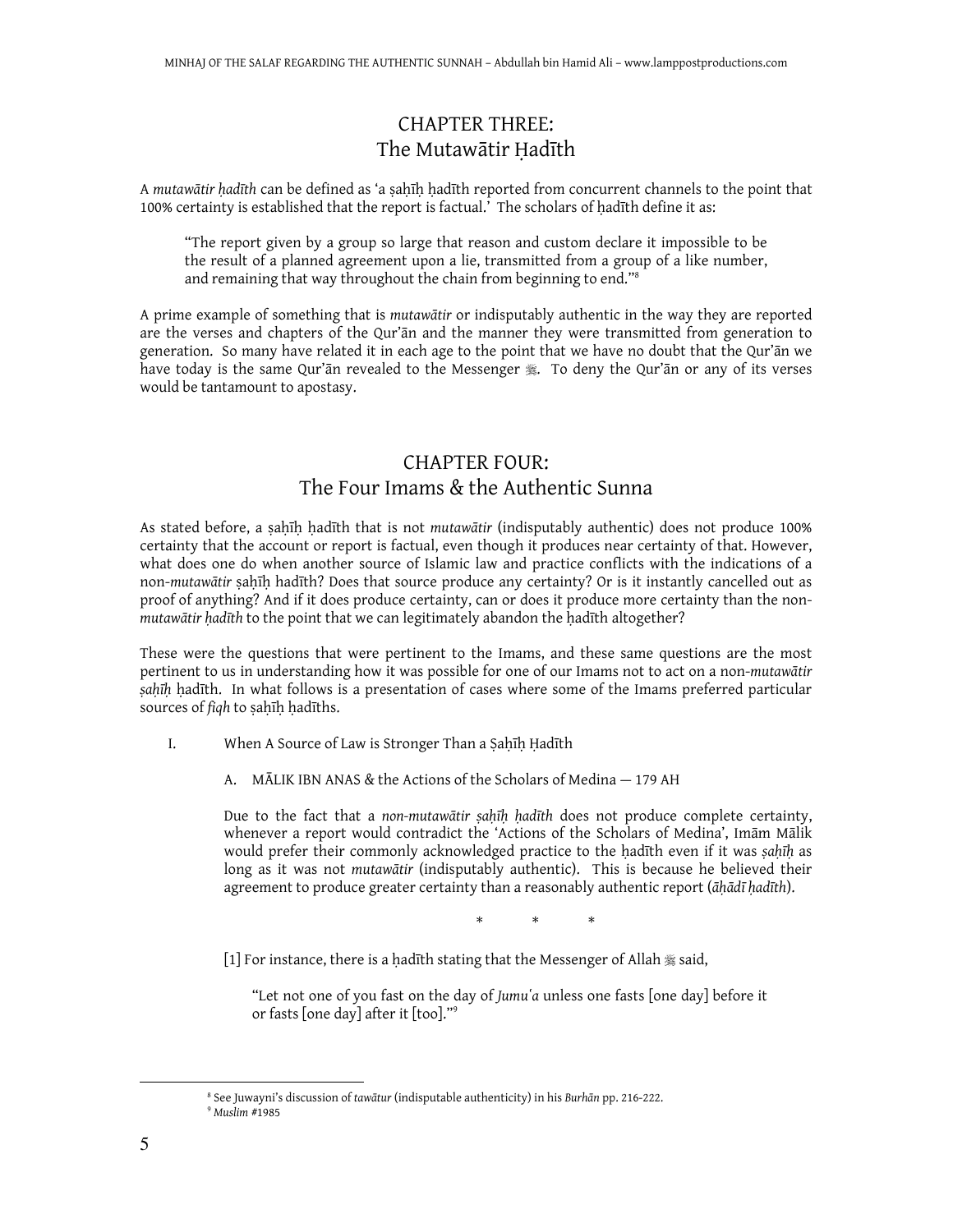The majority of scholars used this hadīth and others as basis for disapproving of anyone fasting specifically on Friday.<sup>10</sup> Mālik, on the other hand, said when asked about it,

"I have not heard anyone of the people of knowledge and jurisprudence or anyone of those who are emulated forbidding the fast of the day of Jumu'a, and to fast it is good."<sup>11</sup>

So he considered it to be a good day to fast in spite of the hadīth reports on the matter. $12$ 

[2] A second example is Imām Mālik's preference to uphold the Medinite custom of not reciting the basmala before Al-Fātiha or the following sūra in Salāt<sup>13</sup>, in spite of the existence of the following hadīth on the authority of Umm Salama who said:

"The Messenger of Allah used to recite 'Bismillāhir-Raḥmānir-Raḥīm Al-Ḥamdu lillāhi Rabbi l-'Ālamīn.'"

In spite of the existence of this ḥadīth and others like it, Ibn Al-Qāsim reports Imām Mālik as saying,

"Bismillāhir-Raḥmānir-Raḥīm is not to be recited in Ṣalāt in the compulsory prayer equally if [one is reciting] inaudibly to his self or audibly." He (Ibn Al-Qāsim) said: Mālik said: "It is the Sunna [of Medina], and upon it I have reached the people [maintaining this practice]." He (Ibn Al-Qāsim) said: Mālik said about reciting Bismillāhir-Rahmānir-Rahīm in the obligatory prayer: "The situation (sha'n) [that prevails in Medina] is the abandonment of the recitation of Bismillāhir-Raḥmānir-Raḥīm in the obligatory prayer." He (Mālik) said: "No one is to recite [it] inaudibly or audibly, neither an Imam nor a non-Imam." He (Mālik) said: "But in the voluntary prayer (nāfila), if one likes, he may do so, $<sup>14</sup>$  and if he</sup>

<sup>11</sup> Muwaṭṭa, Kitāb al-Ṣiyām: Ḥadīth #699

<sup>12</sup> Ibn Hajar quotes Shaykh Al-Dāwdī as saying,

"Perhaps, the prohibition [of doing so] did not reach Mālik."

<sup>&</sup>lt;sup>10</sup> Ibn Ḥajar in Fath Al-Bārī states that both Ibn Mundhir and Ibn Ḥazm relate that 'Alī, Abū Hurayra, Salmān Al-Fārisī, and Abū Dharr Al-Ghifārī all fasted on Fridays. Then he quotes Ibn Ḥazm as saying, "We know of no one opposing them from the Ṣaḥāba." Then Ibn Ḥajar says,

<sup>&</sup>quot;And the overwhelming majority holds the view that the prohibition is merely indicative of sinless discouragement (tanzīh). Mālik and Abū Ḥanīfa [have stated]: "It is not disapproved of [to fast Friday]." [Fatḥ Al-Bārī: 1/758]

However, to assume this would be inconsistent with his reply that "I have not heard anyone of those who are emulated forbidding [the fast of] it (Jumu'a)," since his saying this is clearly in response to the question about the permissibility of fasting Friday. So he was clearly aware of there being some talk of its prohibition. And Allah knows best.

<sup>&</sup>lt;sup>13</sup> Mālik also reports that Anas ibn Mālik said,

<sup>&</sup>quot;I stood behind Abū Bakr, 'Umar, and 'Uthmān, and none of them would recite, "Bismillāhir-Rahmānir-Raḥīm," when he started the Ṣalāt." [Ḥadīth #175]

Other narrations of this same ḥadīth exist, but scholars of ḥadīth like Ibn 'Abd Al-Barr have classified them as 'muḍṭarib' (contradictory), since some mention the Prophet, some mention only Abū Bakr and 'Umar. In addition, some narrations clearly negate the recitation of the basmala while others clearly establish it (See Sharḥ al-Zurqānī 'alā al-Muwaṭṭa': 1/244-245). And when a ḥadīth is considered 'muḍṭarib,' it cannot be acted upon or used as evidence for a legal ruling. In spite of this fact, the quote from Mālik above shows that his position was less dependent on the ḥadith report than it was based on the custom of the scholars of his city.

<sup>14</sup> According to Qāḍi Abū Bakr Ibn Al-'Arabī the companions of Imām Mālik applied the ḥadīths about reciting the basmala to the nawāfil (voluntary prayers). [Ahkām Al-Qur'ān: 1/7]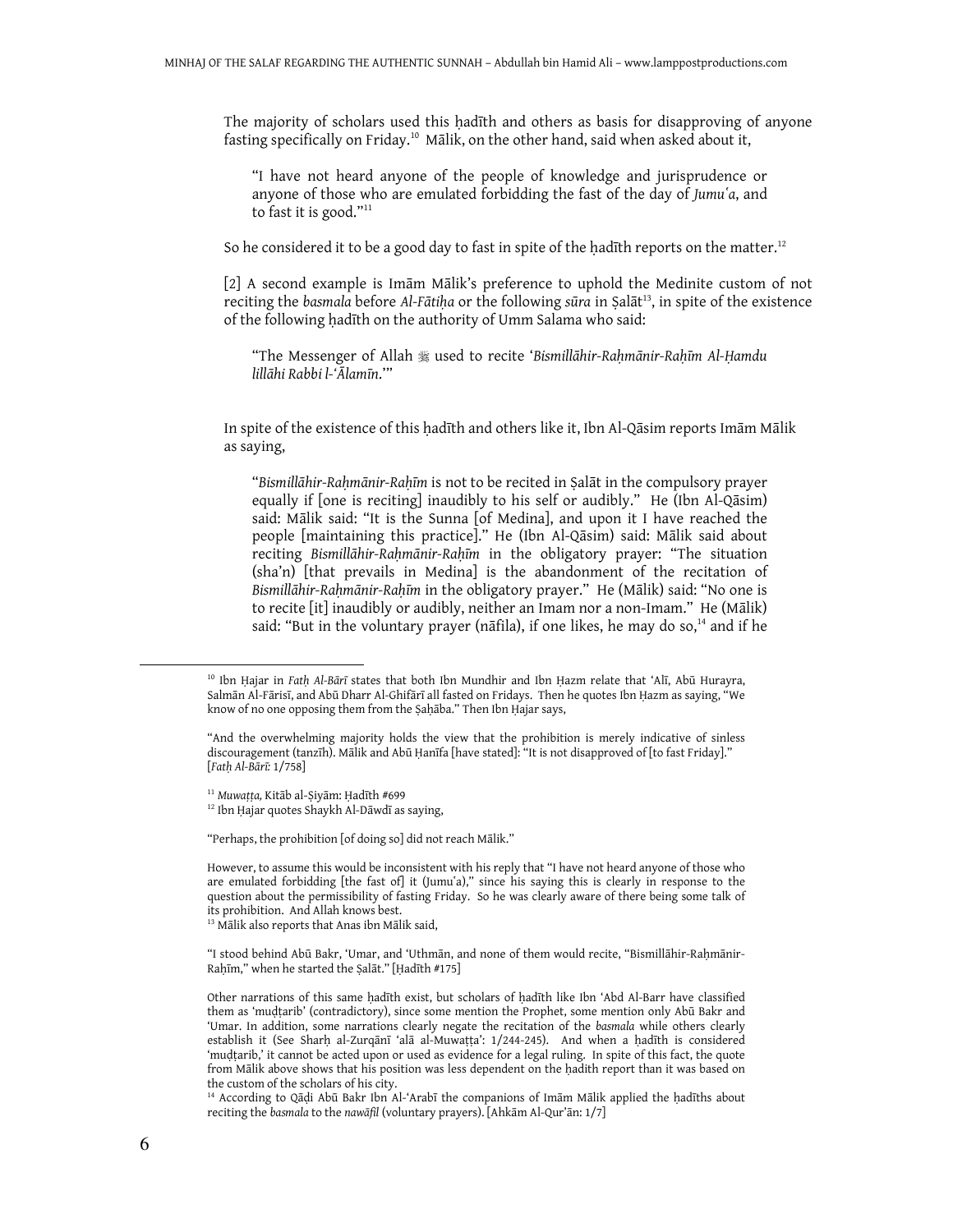likes, he may abandon [it]. [All of] that is permitted (wāsi')." He (Ibn Al-Qāsim) said: Mālik said: "A man is not to recite the  $ta'awwudh<sup>15</sup>$  during the compulsory prayer before the recitation [of Al-Fātiḥa]. But he recites the ta`awwudh in the standing of Ramadan (Tarāwīḥ) when he recites." He (Mālik) said: "Those who recite [during Ramadan] have remained constant upon reciting the ta'awwudh in Ramadan [from the earliest days] when they stand [for prayer]…"<sup>16</sup>

[3] Another example of Mālik giving preference to the normative religious customs of the Medinite scholars is his decision to not act on the ḥadīths that make mention of the Prophet **# ending the prayer with two taslims.** One of those hadiths is the one found in Muslim wherein 'Āmir, the son of Sa'd ibn Abī Waqqās, said that his father said,

"I used to see Allah's messenger give salām to his right and to his left to the extent that I could see the whiteness of his cheek." 17

Shaykh Aḥmad b. Muḥammad b. Al-Siddīq relates in his Masālik Al-Dilāla Fī Sharḥ Masā'il Al-Risāla the following statement of Ibn 'Abd Al-Barr,

"It has been related from flawed channels (ma'lūla) that are not sound (lā tasihhu) that the Prophet  $*$  used to offer one taslim. However, it has been related that the Four Khulafā, Ibn 'Umar, Anas, Ibn Abī Awfā, and a group of the Successors  $(Tābi<sup>th</sup>īn)$  used to offer one taslīm. But conflict exists about [the reports of] most of them whereas it has been related that they offered two taslīms just as it has been related that they offered one taslīm. But the widespread well-known practice in Medina was in accord with it (one taslīm)…"

This last statement that "But the widespread well-known practice in Medina was in accord with it" is the clearest proof that the practice of the scholars of Medina was to end the prayer with only one taslīm, not two. For this reason Imām Mālik did not act upon the hadīths that mention two taslīms, while every narration of one taslīm according to the scholars is weak<sup>18</sup> negating any attempt of Mālik using them as a basis to substantiate his position.

Tirmidhī and Ibn Mājah related it, and Abū Ḥātim, Taḥāwī, Tirmidhī, Bayhaqī, Dāraquṭnī, Ibn 'Abd Al-Barr, Baghawī, and Nawwawī [all] declared it to be weak. Ḥafiz [Ibn Ḥajar] said:

"Hākim was careless, and graded it as sound (sahīh)."

[This is said also because of] the hadīth of Sahl ibn Sa'd that,

"The Prophet  $\frac{m}{2}$  used to give salām one time while keeping his head straight."

Ibn Mājah related it, and he related the like of it from the hadīth of Salama ibn Al-Akwaʿ. But the chain of each of them is weak. There is also in the chapter [a report] on the authority of Anas with Bayhaqī. Ḥāfiz said,

"Its transmitters are trustworthy."

But, Bāji and others said:

<sup>&</sup>lt;sup>15</sup> The 'taʿawwudh' is to say, "Aʿūdhu billāhi min Ash-Shaytān nir-Rajīm" (I take refuge with Allah from Satan, the accursed.)

<sup>16</sup> Al-Mudawwana Al-Kubrā: 1/105

<sup>17</sup> Muslim, Kitāb al-Masājid, Bāb al-Taslīm, Ḥadīth #1315

<sup>&</sup>lt;sup>18</sup> Shaykh Aḥmad also relates the following quotes in his Masālik. First while mentioning the basis of Ibn Abī Zayd's mention of making only one taslīm, he says,

<sup>&</sup>quot;[That is] according to the standard view (mashhūr) because of the ḥadīth of 'Ā'isha that, "The Messenger of Allah # used to give salām in the Şalāt one time with his head positioned straight head (tilqā wajhihi), and then turn [it] slightly to the right side."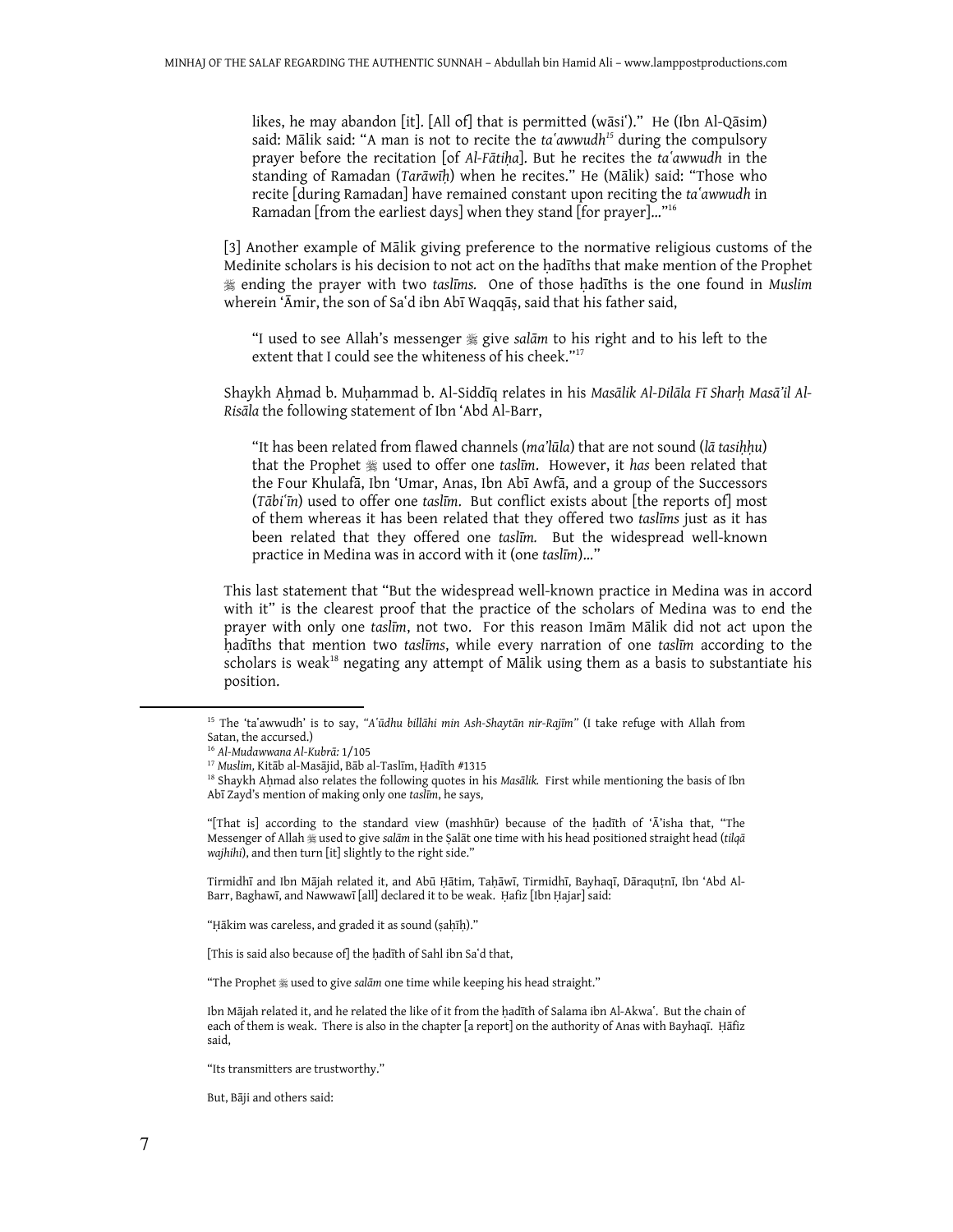Mālik said,

"On the authority of Nāfi", Ibn 'Umar<sup>19</sup> used to give salām to his right, and then he would reply to the Imām."

Ibn Al-Qāsim said,

"Mālik adheres to it today. Mālik said: "Then if there is someone on his left, he replies to him [too].""<sup>20</sup>

Ibn Al-Qāsim also said,

"The Prophet gave salām once as did Abū Bakr, 'Umar, 'Uthmān, 'Umar b. 'Abd Al-'Azīz, 'Ā'isha<sup>21</sup>, Abū Wā'il—i.e. Shaqīq, Abū Rajā' Al-'Aṭāridī, and Al-Ḥasan [Al-Basrī]."<sup>22</sup>

"The hadīths of the one taslīm are unfounded (ghayru thābita)."

'Aqīlī said:

 $\overline{a}$ 

"Nothing regarding [making] one taslīm is sound (ṣaḥīḥ)."

(Masālik al-Dilālat Fi Sharḥ Masā'il al-Risāla: p. 51)

<sup>19</sup> Imām Muslim also reports on the authority of Abu Ma'mar that,

"An emir in Mecca used to offer two taslīms, and 'Abd Allah [Ibn 'Umar] said: "And where [or how] did he catch hold of it?"

Shaykh Al-Mubārakfūrī states in his Minnat Al-Mun'im Fī Sharḥ Ṣaḥīḥ Muslim: 1/370,

"It appears from his comment that this Sunna had been abandoned by practically all of the Imams during that time. So 'Abd Allah was impressed by his knowledge of this Sunna and his adherence to it."

I would say that this is more likely a question indicative of 'Abd Allah b. 'Umar's condemnation of this practice, since it has become well-established that Ibn 'Umar used to give one taslīm. If practically everyone had abandoned the practice of two taslīms at that time, then why would Ibn 'Umar be impressed with such a thing if it was the Sunna? For if it was a regular practice of his, the people would have known, and it would have been the commonly acknowledge Sunna. Ibn 'Umar is also considered to be the most tenacious of all the Sahaba about adherence to the Sunna. That in itself strengthens the Mālikī argument.

<sup>20</sup> Al-Mudawwana Al-Kubrā: 1/165

<sup>21</sup> Mālik mentions the reports concerning Ibn 'Umar and 'Ā'isha in his Muwaṭṭa. The ḥadīth of Ibn 'Umar is,

"On the authority of Nāfiʽ, Ibn 'Umar used to say, "Al-Salāmu 'alaykum," to his right, and then he would reply to the Imām. If there was someone on his left, he would reply to him [too]."

The idea of offering three taslīms if someone is also on a person's left side is also supported by the following ḥadīths:

Samura b. Jundub reports that the Prophet  $\frac{m}{2}$  said: "When the Imām gives salām, then reply to him."

Ibn Mājah

In another narration he says,

"The Messenger of Allah # ordered us to give salām to our Imāms and that we give salām to one another."

Abū Dāwūd & Ḥākim

The version of Bazzār is,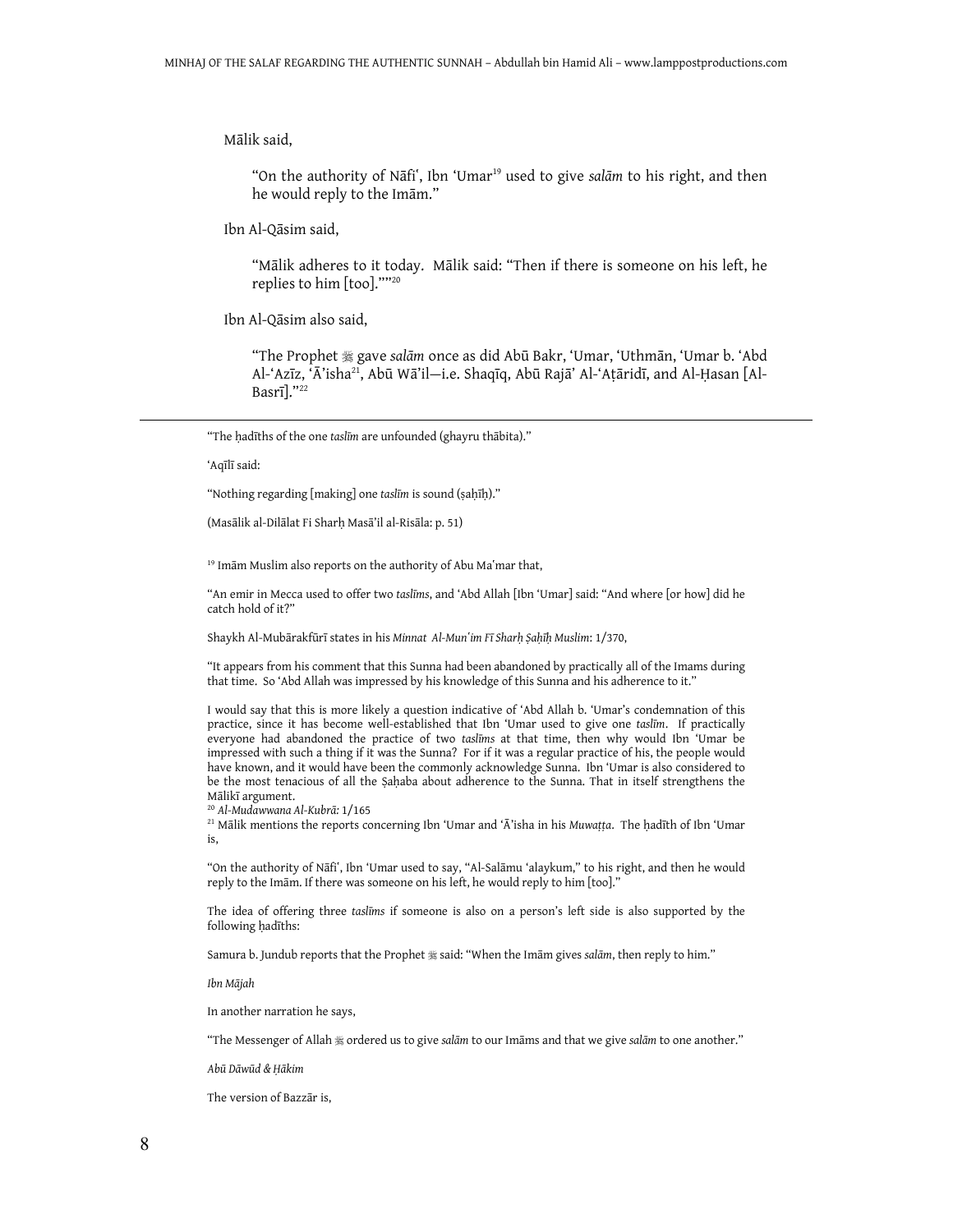[4] The last example I would like to give of Imām Mālik forsaking the ṣaḥīḥ ḥadīth for the normative practice of the scholars of Medina is the matter of his decision not to act on the reports that make mention of the Prophet  $*$  raising his hands during each movement of the Ṣalāt. Imām Bukhārī reports the following narration on the authority of Sālim ibn 'Abd Allah b. 'Umar who reports from his father that,

"The messenger of Allah  $*$  used to raise his hands parallel with his shoulders when he started the Salat and when he said the takbir for rukū (bowing). When he raised his head from ruku', he raised them also in the same manner and said: "Samiʽ Allāhu liman ḥamidahu, Rabbanā wa laka al-ḥamd." But he did not do that while prostrating (sujūd)."

Mālik said,

"I do not know of raising the hands in any of the takbīrs of Ṣalāt, not in any lowering or any rising, except for at the start of the Ṣalāt. One raises his hands lightly. The woman in that [matter] is like the man [so she does likewise]."

Ibn Al-Qāsim said:

"Raising the hands was weak in the view of Mālik except for in the opening takbīr (takbīratu l-iḥrām)."<sup>23</sup>

"We were ordered to reply to the Imām, to love one another, and to give salām to one another."

Bazzār added in Kitāb Al-Ṣalāt, "Its chain is fair (hasan)."

 $22$  Ibid.

l.

<sup>23</sup> Ibn Wahb and Ibn Al-Qāsim said,

"On the authority of Mālik from Ibn Shihāb from Sālim b. 'Abd Allah from his father (Ibn 'Umar) that the Messenger of Allah  $\frac{1}{28}$  used to raise his hands parallel with his shoulders when he started the takbīr for the Ṣalāt."

Wakī [narrated] on the authority of Sufyan Al-Thawrī from 'Asim from 'Abd Al-Rahman b. al-Aswad from Al-Aswad and 'Alqama [that] they [both] said: "'Abd Allah b. Masʽūd said: "Shall I not lead in the prayer [likened to the prayer] of Allah's Messenger  $\frac{m}{2}$ " He said: "Then he prayed and raised his hands only once."

Wakī' said.

"On the authority of Ibn Abī Laylā from his brother, 'Īsā and Al-Ḥakam from 'Abd Al-Raḥmān b. Abī Laylā from Al-Barā b. 'Āzib that Allah's Messenger  $\frac{4}{36}$  used to raise his hands when he started the Şalāt, and then he would not raise them [again] until he finished."

Wakī' said,

"On the authority of Abū Bakr b. 'Abd Allah b. Qattaf Al-Nahashlī from 'Āsim ibn Kulayb from his father that 'Alī used to raise his hands when he started the Salāt, and then did not repeat [it]." He (Wakī') said: "He (Kulayb) had witnessed [the battle of] Ṣiffin with him ('Alī). The companions of Ibn Masʽūd used to raise their hands in the first [takbīra], and then they did not repeat [it], and Ibrāhīm Al-Nakha'ī used to do it."

(Al-Mudawwa Al-Kubrā: 1/108)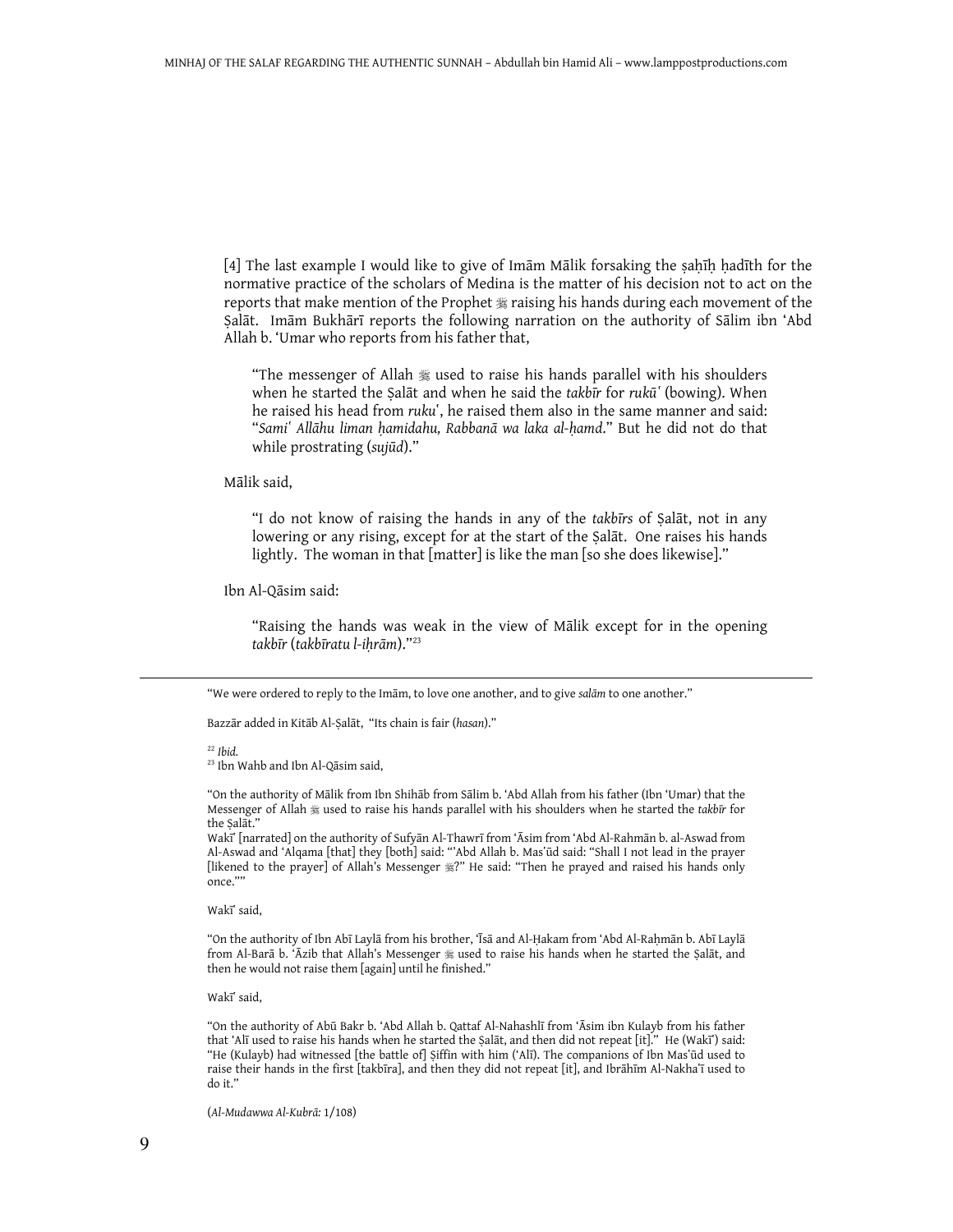#### B. ABŪ ḤANĪFA & ḤANAFĪS — 150 AH

Abū Ḥanīfa, like Mālik, had principles and sources of law and practice that he considered to be avenues that lead to greater certainty than non-mutawātir ḥadīths. An example of this is that if a particular Companion relating a ḥadīth was not known as one of those who were foremost in learning, and the report conflicted with the proper judgment of legal analogy (qiyās), Ḥanafis<sup>24</sup> would consider legal analogy to be stronger than a non-mutawātir ḥadīth. Consequently, they would abandon the hadith for legal analogy.

[1] For example, Abū Hurayra, one of the most well-known Companions who was not considered among their scholars in spite of relating a number of hadīths, once related the hadīth that states the Prophet  $\frac{1}{28}$  as saying,

"Make wuḍū (ablution) from whatever fire has touched."<sup>25</sup>

<sup>&</sup>lt;sup>24</sup> Shaykh Muḥammad al-Gangohī says, "Then know that the narration of the non-jurist is rejected when it conflicts with legal analogy only when the Umma has not received him with acceptance. As for when they have received him, he is accepted. Know also that this is the view of 'Īsā b. Abbān. Qāḍī Imām Abū Zayd—may Allah show him mercy—chose it also, and most of those of the later days have followed him. As for the view of Shaykh Abū al-Ḥasan Al-Karkhī—may Allah show him mercy—and those who follow him, it is not a condition in order for the report to be preferred to legal analogy that the transmitter be a jurist. Rather, the report of any upright person is accepted in all circumstances with the condition that it does not contradict the Book and the Sunna Mashhūra, because the presumption that the transmitter has altered something after the establishment of his integrity and firm recollection is a baseless assumption. In fact, it is more apparent that he has related the report in the same way he heard it, so if he had changed it, he would have changed it only in a way whereby the meaning has not been altered. This is the more apparent state of those who recall reports and who are upright transmitters, especially from the Ṣaḥāba—may Allah be pleased with them. This is due to the fact that they witnessed the textual pronouncements first hand, and they are from the people of the language. So such a report is sound (ṣaḥīḥ) according to what is apparent. And I wish I knew why the author chose this view. Rather, what he has chosen is the view of 'Īsā b. Abbān." ('Umdat al-Hawāshī 'alā Uṣūl al-Shāshī: pp. 278-279)

 $25$  Muslim reports it on the authority of Zayd ibn Thābit, Abū Hurayra, and 'Ā'isha. But the version quoted above is the version of Abū Hurayra and 'Ā'isha. The version of Zayd is that he heard the Prophet say, "Wuḍū is from whatever fire touches."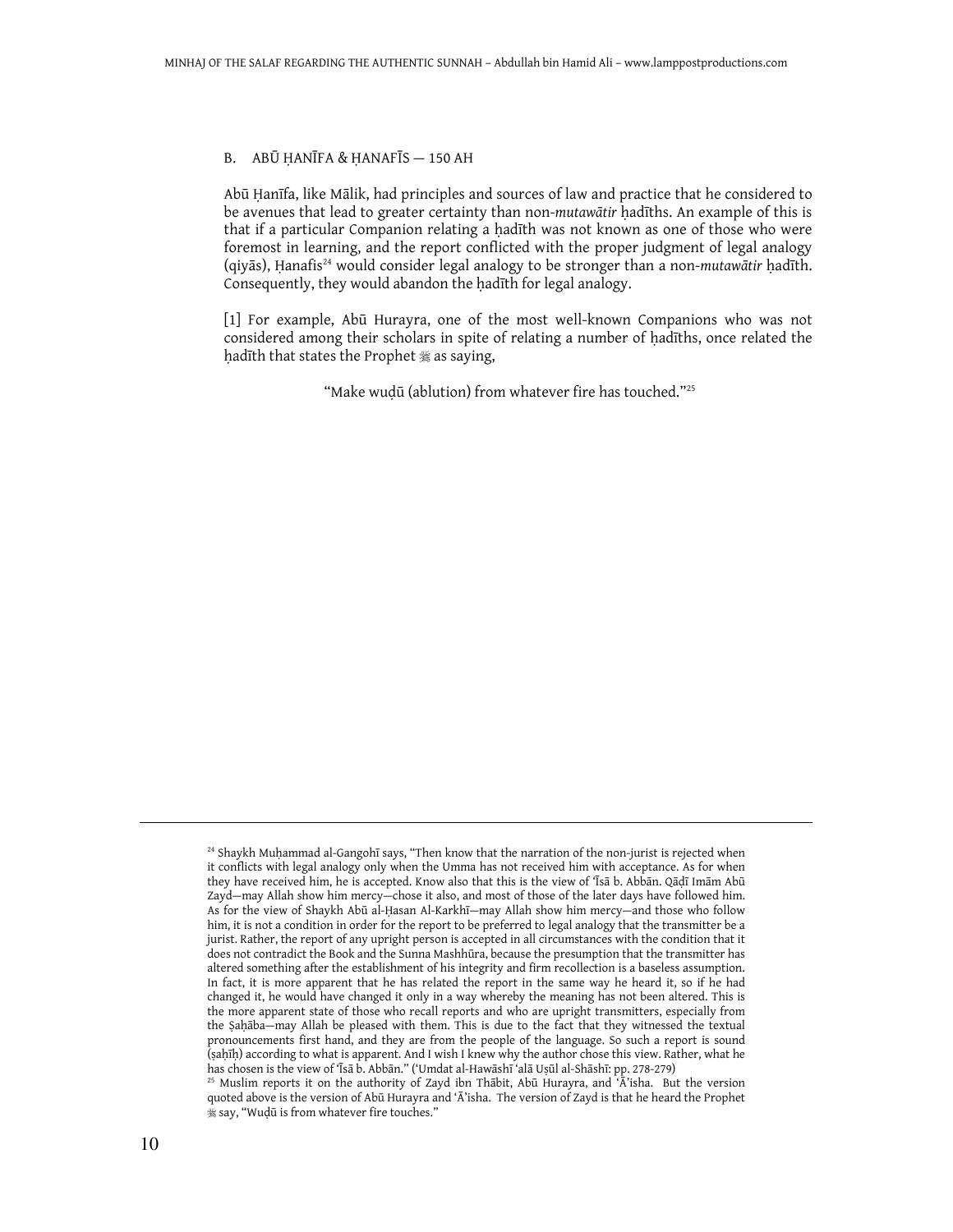When the Companion, 'Abd Allah b. 'Abbās, one of the most learned Companions, heard Abū Hurayra relate this hadīth, Ibn 'Abbās said:

"And what if you happen to make wuḍū with heated water? Would you make wuḍū from it too?"

Abū Hurayra remained silent as if dumbfounded by this proposition. $^{26}$ 

This example was sufficient for Ḥanafīs to establish a precedent for the rule that 'When a transmitter not known to be a scholar (in spite of being righteous) gives a report that contracts legal analogy, legal analogy is preferred to it.'

Another example of this is that Abū Hurayra reports that the Prophet  $\frac{1}{28}$  said:

"Do not leave the teats of camels and small livestock full of milk. If so, the one who purchases it after that has the better of two options after he milks it. If he is pleased with it, he may retain it. If he dislikes it, he may return it along with it a ș $\bar{a}$ <sup>27</sup> of dried dates."

In other words, he may return it along with it a  $s\bar{a}$  of dried dates in place of milk. The demands of legal analogy are that if someone destroys the property of another, an equivalent form of that property must be insured if an equivalent exists. If not, the value of that item must be refunded. However, this hadīth stipulates that—in spite of there being an equivalent item present—it may be replaced with something that it is not equivalent to it.

Early Ḥanafīs ruled that the judgment of legal analogy should be followed in this case, because Abū Hurayra was not one of the learned Companions. He was simply a hadīth transmitter. Since most ḥadīths are transmitted by meaning, there is the fear that the unlearned Companion may have improperly understood the words of the Messenger before conveying to others what he understood from the Prophet  $\ddot{\tilde{\pi}}^{28}$  Based on this rationale, the dictates of legal analogy produces greater certainty than the actual report does. So in such cases, the report is abandoned for what produces greater certainty.

<sup>26</sup> See Usūl al-Shāshī: p. 276

 $^{27}$  A sa' is a dry measure estimated as being equal to 1.053 liters in volume or 2.24 kilograms in weight. See W. Hinz, Islamische Masse und Gewichte (Leiden, 1970).

 $28$  Shaykh Al-Gangohī says, "...were he to act in accord with the hadīth in this form also, the door to reflective opinion (ra'y) would be closed from every regard. Allah—the most high—has ordered us to employ analogy for He says, "So, take a moral lesson, O you who have eyes!" (Ḥashr: 2) The situation is that the transmitter is unpopular for having legal knowledge, while transmitting by meaning was something widely known and widespread among them. Perhaps, the transmitter would convey the ḥadīth by meaning according to his understanding but committed an error and did not comprehend the intent of Allah's messenger  $\frac{1}{25}$ , since it is of grave seriousness for one to be fully acquainted with all that he intended. For, surely he 翁 was given the broadness of brevity in speech (jawāmiʿ al-kalim). And one can only become acquainted [with his intent] through knowledge and scholarly endeavor. So when the transmitter is not a mujtahid, he will not be fully acquainted with all that he meant soundly. How then can his words be relied upon and taken in relinquishment of legal analogy? So, because of this necessity, the hadīth is abandoned and legal analogy is acted upon. But, this is not a slight of Abū Hurayra and a belittlement of him. Nay! God forbid! Rather, it is merely an elucidation of a minute scholarly observation at this point." ('Umdat al-Ḥawāshī: 278)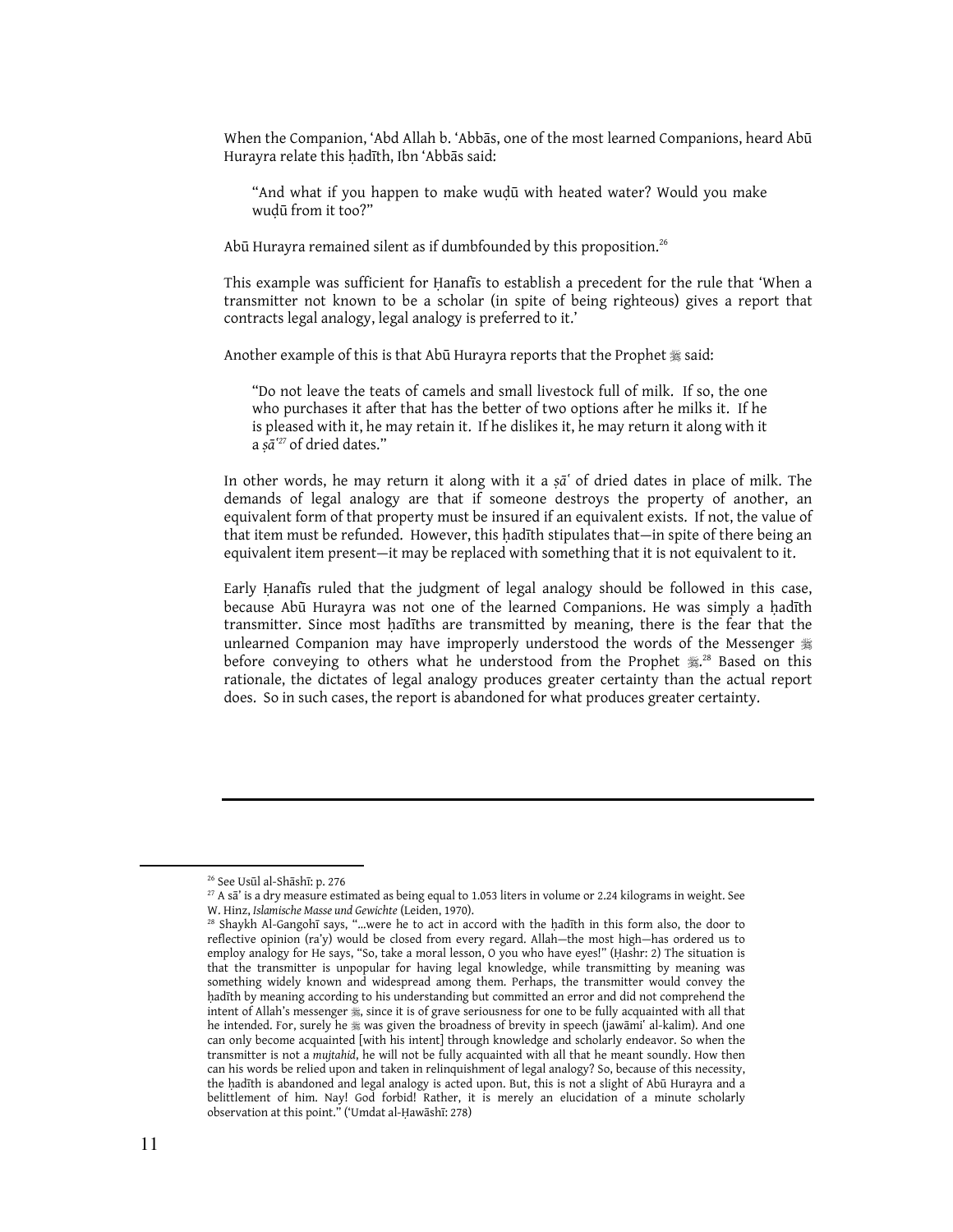Hanafīs also stipulate that in order to accept a non-mutawātir hadīth it cannot conflict with the Qur'ān or what is called the Sunna Mashhūra (Popular Sunna).

- 1. Contradiction with The Qur'ān
	- Imām Mālik reports in his Muwaṭṭa that the Prophet \* said: "Whoever touches his penis let him make wudū." In Imām Abū Hanīfa's view, this hadīth contradicts the Qur'ān. For Allah says in [9: 108] "…In it (the mosque) are men who love to become cleansed..." This verse was revealed with regard to a group of men from the Anṣār who chose to clean themselves with stones and water together after urinating. Touching one's genitals when cleansing one's self after answering a call of nature is inescapable. So if such a thing truly invalidated ablution (wuḍū), why would Allah praise men who do such a thing? Or, how could Allah refer to such men as being clean and pure after touching an unclean impure member of the body? If touching the genitals rendered a person impure, then Allah would not have praised these men for doing an impure act. In addition, the fact that the ablution was made compulsory by virtue of urination has no effect on this line of reasoning, because praise was given in spite of them doing the unavoidable act of touching their genitals. So the genitals are a clean part of the body. Consequently, the one who touches it is not required to renew his ablution.
	- The Prophet  $\frac{1}{20}$  said, "There is no marriage without a guardian." He also said, "Any woman who marries off herself without the permission of her guardian, then her marriage is invalid, invalid, invalid!" In the view of Abū Ḥanīfa, this ḥadīth contradicts Allah's saying of women, "…So do not prevent them from marrying their husbands" [2: 232]. Consequently, he considered the marriages of women of full adult age who married without their guardians' permission to be valid.
- 2. The Sunna Mashhūra (The Popular Sunna)

The 'sunna mashhūra' or 'the popular sunna' is defined as "The hadīth related by a number of Companions whose number does not reach the point of making it mutawātir, but becomes mutawātir in every succeeding stage in the chain." Such a hadīth is 100% confirmed on the authority of the particular Companion it is attributed to, while it is not indisputably authentic concerning what is ascribed to the Prophet  $\frac{4}{36}$  in it.<sup>29</sup>

Another reason Ḥanifīs give for not acting on a non-mutawātir ṣaḥīḥ ḥadīth is that it might contradict a sunna mashhūra report. If such a conflict were to occur, the non-mutawātir sahīh hadīth would be ignored.

An example of this is the ḥadīth that states,

"The Prophet  $*$  judged in favor of a person on the basis of one witness and an oath."

In the view of Abū Ḥanīfa, this contradicts the sunna mashhūra report that states:

"The burden of proof is on the claimant, and the oath is upon the one who denies."

<sup>29</sup> See Al-Wajīz fī Uṣūl al-Fiqh of Zaydān: 170-171, and 'Ilm Uṣūl al-Fiqh of Khallāf: 41.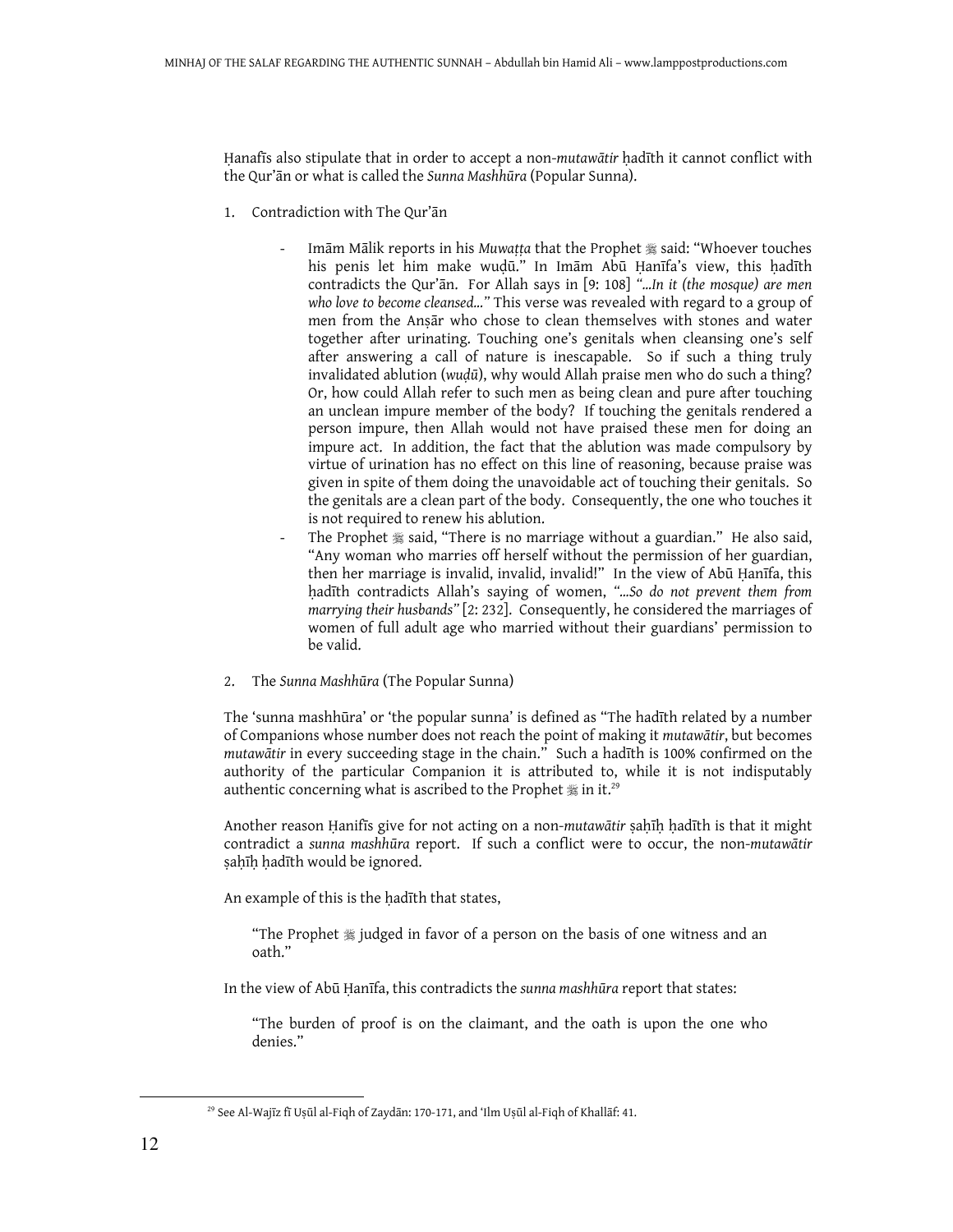3. Matters that are considered a universal need

Abū Ḥanīfa would also disregard non-mutawātir ṣaḥīḥ ḥadīths if it was a matter considered to be a universal need. The argument behind this is that matters that are universal needs should necessarily be common knowledge that the Prophet  $\frac{1}{28}$  shared to more than just a few people. So if it happens that only a few people related the report, the Imām would not accept any claims of its authenticity. Examples of this follow.

- The Prophet  $*$  said, "Whoever touches his penis let him make wudū." We already stated that Abū Ḥanīfa rejected this hadīth, because he believed that it contracted the aforementioned Qur'ānic verse. A second reason he gave for not accepting it was that the matter mentioned in the ḥadīth was a universal need. So more than just a few narrators should have known it.
- Another example is the hadīth, "The two parties of a transaction have a choice [to a refund] as long as they have not dispersed, unless it is a sale with the option [to refund]." Abū Ḥanīfa's view was that since business transactions are universal needs and should be common knowledge, such rules may not be established by non-mutawātir sahīh hadīths. Consequently, he considered transactions to be final once the exchange is completed, with no right to annulment even if the two parties are still in one another's company.<sup>30</sup>

#### C. AḤMAD B. ḤANBAL — 241 AH

As for Imām Aḥmad, he held the view that nothing can be placed over a ḥadīth of the Prophet  $\ddot{\textbf{x}}$ . He believed this so deeply that it has been accepted by scholars of his school that he preferred to employ a weak hadīth before he took refuge to legal analogy (*qiyās*).

Some claim that when Imām Aḥmad says 'weak' (ḍaʿīf) he actually means 'fair' (ḥasan). This is found although the term, hasan, had not yet been coined with its popularly distinct meaning until after the time of Imām Ahmad during whose time only two kinds of hadīths existed: șaḥīḥ and ḍaʿīf<sup>, 31</sup> Surrendering to the validity of this explanation does not completely remove confusion from this matter, because it would still mean that he considered 'hasan' to be weak (da'īf).

#### D. MUḤAMMAD B. IDRĪS AL-SHĀFIʿĪ – 204 AH

As for Imām Shāfi'ī, he was very strict when it came to accepting hadīths. In addition, he argued that after the Qur'ān, nothing should be placed over the hadiths of the Prophet  $\ddot{\text{F}}$ regardless of it is mutawātir sahīh or non-mutawātir sahīh.

<sup>30</sup> This is also the view of Imām Mālik.

 $31$  Imām Ibn Taymiyya says, "And those who reported that Ahmad used to use the weak hadīth which is neither ṣaḥīḥ nor ḥasan as proof, such a person is considered to be in error. Rather, it was in the custom of Aḥmad b. Ḥanbal and those scholars before him that the ḥadīth was of two types: ṣaḥīḥ and ḍaʽīf. The da'<sub>If</sub> (weak) report according to them divided into one that is to be abandoned completely (matrūk) that cannot be presented as proof, and to one that is of fair grading (ḥasan), just as the weakness experienced in a person due to illness divides into one that is life-threatening that bars one from donating from his estate and one that leads to a light weakness that does not bar one from donating [his wealth]. The first to be known for dividing the ḥadīth into three divisions—ṣaḥīḥ, ḥasan, and ḍaʽīf—is Abū 'Īsā Al-Tirmidhī in his Jāmi'. The hasan report according to him is the one that has a number of chains of narration and does not possess a transmitter who has been accused of something incriminating and it does not contradict the versions of more reliable transmitters. This kind of ḥadīth and its likes is what Aḥmad refers to as ḍaʽīf (weak) but is utilized as proof." (Qāʽida Jalīla fī al-Tawassul wa al-Wasīla: p. 71)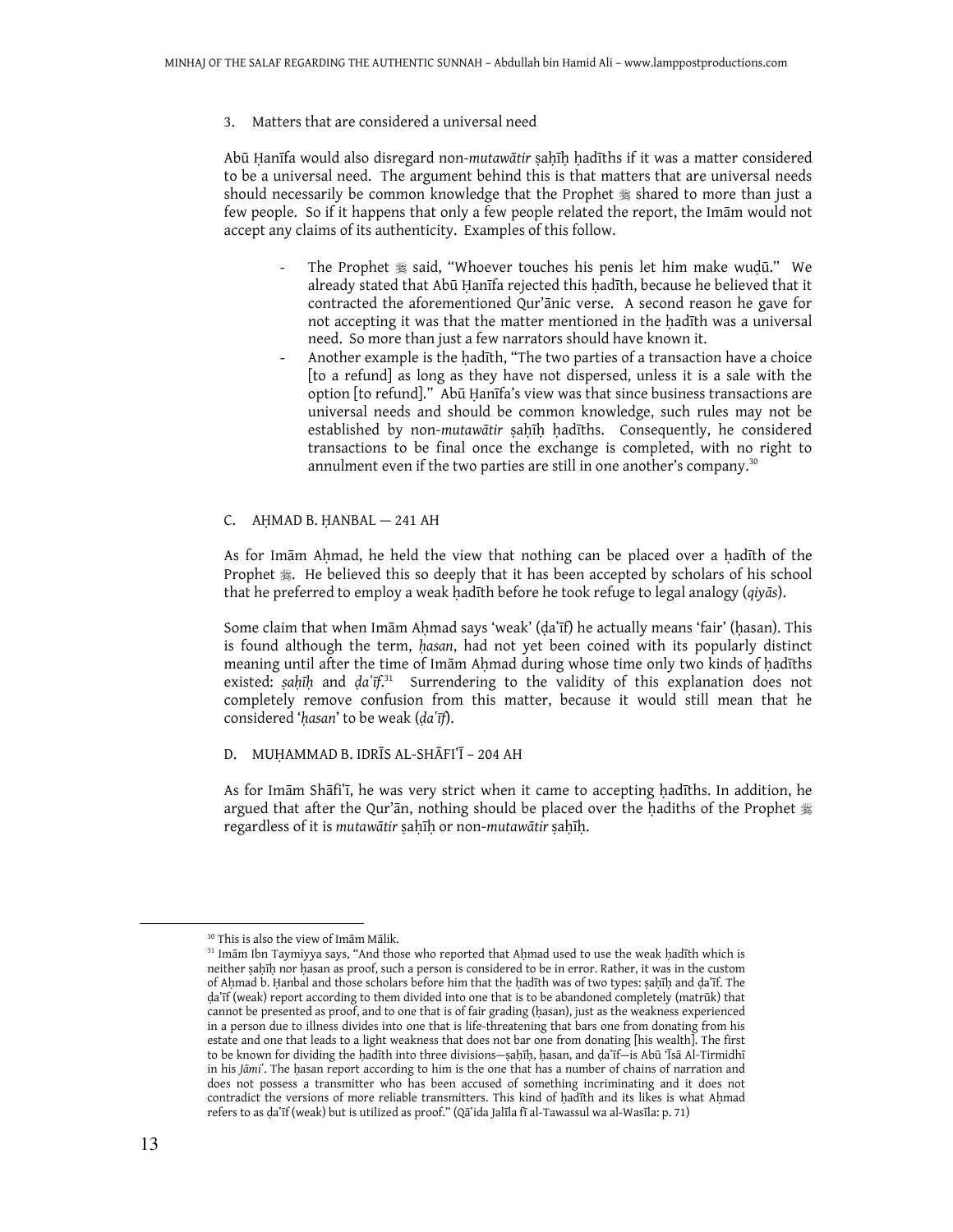This difference between his position and the position of Imam Ahmad was that Shafi'i accepted no weak hadīths except in very special circumstances unless it was verified as being strengthened by an auxiliary chain that was ṣaḥīḥ.<sup>32</sup>

#### II. When A Ḥadīth is Not Ṣaḥīḥ

It has become commonplace to hear that 'The minhāj of the Salaf was to follow only Ṣaḥīḥ ḥadīths.' In fact, the Salaf had no uniform methodology when it came to acceptance and rejection of ḥadīths except for in certain areas.

In this section, I plan to disprove this claim by presenting the views of the Imams of the Salaf: Abū Hanīfa, Mālik, Shāfi'ī, and Ahmad. In particular, I would like to focus on their views as relates to the 'incompletely transmitted hadīth' or 'report with undisclosed intermediaries' termed 'mursal.'

#### Mursal Ḥadīth

The technical definition of a mursal hadīth is: "A Successor's (Tābi'ī) claim that the Prophet  $*$  said, did, or approved of something whether the Successor is one who took most of his knowledge from the Companions or one who took most of his knowledge from other Successors."33

The essential problem with a mursal hadīth is that it does not disclose its sources. In other words, the Successor does not mention what Companion heard the Prophet  $\frac{4}{36}$  say or do the particular thing claimed, just as it does not disclose whether or not that particular Companion was the one who told him. This then opens the door to the possibility that one or more other Successors had actually informed the Successor. There is then a possibility that one or more of those Successors may be unreliable as narrators. In spite of this, three of the four Imams accepted mursal ḥadīths in areas of practice and for general encouragement toward good.<sup>34</sup> Those three Imams were: Abū Ḥanīfa, Mālik, and Ahmad.<sup>35</sup>

As for Shāfi'ī,<sup>36</sup> he only accepted mursal hadīths if it came from a Tābi'ī who took most of his knowledge of the Sunna from the Companions,<sup>37</sup> like Sa'īd b. Musayyab,<sup>38</sup> as long as an auxiliary report with a connected chain corroborates the Tābiʿī's report.<sup>39</sup>

<sup>&</sup>lt;sup>32</sup> Here, it is important to point out that most Muslims of the Sunni tradition have adopted this view that only Ṣaḥīḥ ḥadīths may be utilized and have been taught that this is the opinion of all the Imāms of the Salaf when in fact it is only the view of Shafi'i.

<sup>&</sup>lt;sup>33</sup> Tilmasānī says, "As for reports of undisclosed intermediaries (irsāl), it is for a non-Companion to relate a ḥadīth about the Messenger of Allah # without specifying the Companion he received it from." (Miftāḥ al-Wuṣūl p. 349)

<sup>&</sup>lt;sup>34</sup> Imam Al-Zurqānī says in his Sharḥ of the Bayqūniyya, "And they differed about the authoritativeness of the mursal narration. Mālik and Aḥmad in the popular narrations about them, Abū Ḥanīfa and his followers from the jurists, legal theorists, and hadīth scholars all held the view that such reports are authoritative in the rulings of religious practice (aḥkām) and other matters." (Al-Manẓūma al-Bayqūniyya bi Sharḥ Al-Zurqānī maʽa Ḥāshiya al-Shaykh Al-Ajhūrī: 144)

<sup>&</sup>lt;sup>35</sup> The view of Mālik and the overwhelming majority of Mālikis is that whenever the narrator is trustworthy his mursal report is acceptable. Tilmasānī says in his Miftāḥ in response to objections to mursal reports, "The response with our comrades is that the mursal reports are acceptable to us. The Successors (Tābiʿūn)—may Allah be pleased with them—were incessant in transmitting ḥadīths with undisclosed intermediaries and presenting them as proof due to the knowledge that they only report without such disclosure on the authority of trustworthy people." (Miftah al-Wuṣūl pp. 354-355) Abū Hanīfa and most of his disciples, most of the Muʻtazila, one narration about Imam Aḥmad, and a group of the scholars of hadīth are of the view that mursal reports are accepted absolutely. In another narration about Imam Ahmad, he did not accept them. Most scholars of ḥadīth, some of the jurists (fuqahā'), and some legal theorists (ahl al-uṣūl) are of the view that mursal reports are not accepted. (Tahqīq Farkūsh 'alā Miftāḥ al-Wuṣūl pp. 353-354)

<sup>&</sup>lt;sup>36</sup> Juwaynī says of Shāfi'ī, "He-may Allah show him mercy-said, "The mursal reports of Ibn al-Musayyab are good (hasana)" [...] He said in Kitāb al-Risāla: "Whenever the righteous and trusted person conveys a mursal report and the people act in accord with his mursal report, I accept it." (Al-Burhān fī Uṣūl al-Fiqh: 1/245)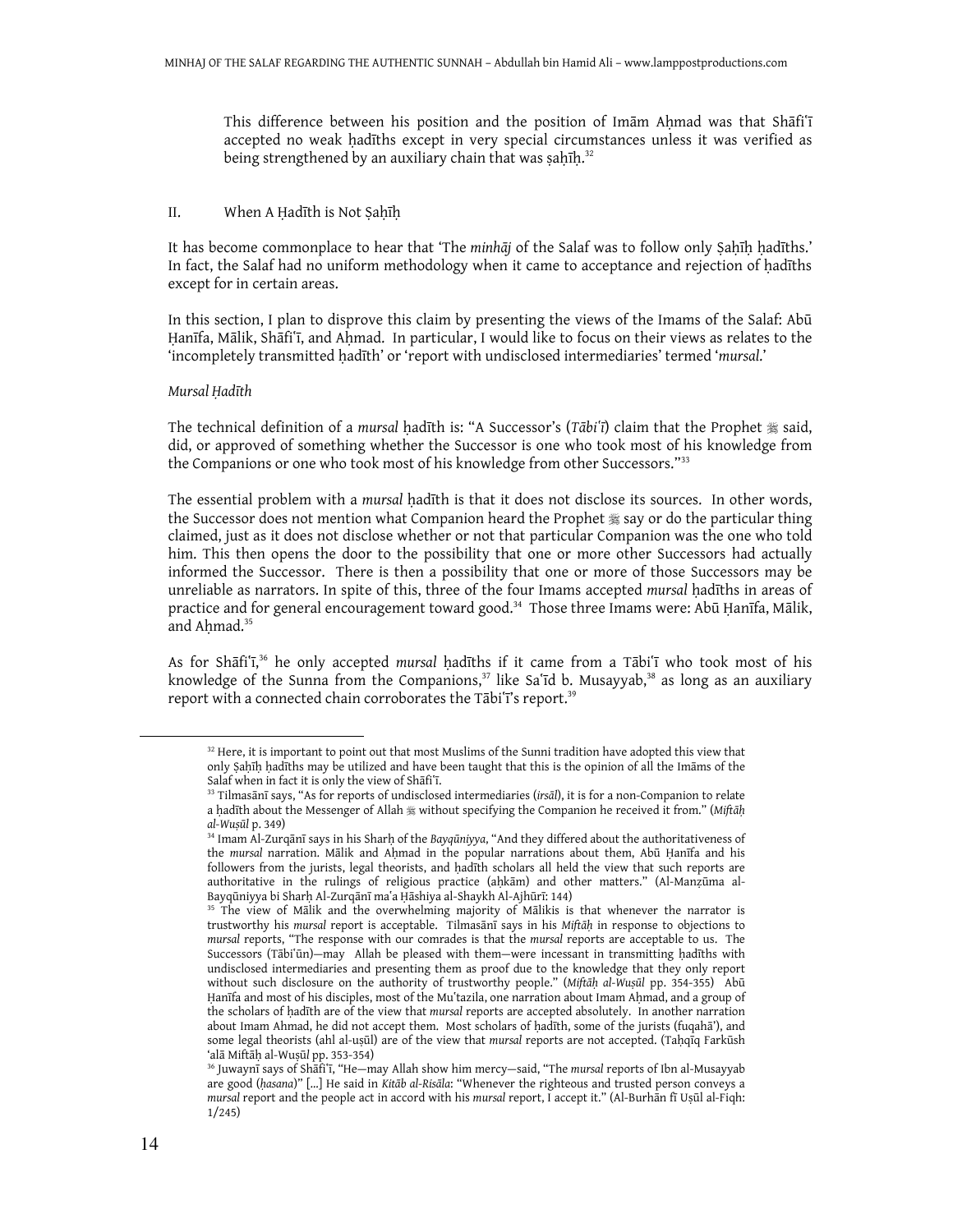#### III. Weak Reports That Encourage Virtuous Actions and Merits

To add to this discussion about the approach of the Salaf regarding the ḥadīths, I would like to bring to light the fact that the overwhelming majority of scholars accepted and considered legitimate the narration of weak reports that encouraged good works and spoke of meritorious qualities.

Imām Nawwawī states in the introduction to his Forty-Hadith along with its commentary the following:

> "The scholars have agreed upon the permissibility of acting according to the weak hadīth $40$  with respect to the meritorious works." $41$

Shaykh al-Islām Ibn Taymiyya says,

"It is not permitted to rely in the Shariah upon weak ḥadīths that are neither ṣaḥīḥ nor hasan. However, Ahmad b. Hanbal and other scholars deemed it permissible to narrate in the subject of meritorious acts when it is not known to be established as long as it is not known to be a lie. That is because when it is known that an act has been legislated by a scriptural proof and a hadīth has been reported regarding its merit while it is not known to be a lie it is possible for the reward of it to be true. And not one of the Imams has said that it is not permissible for a thing to be made compulsory or recommended by a weak hadīth. Whoever says such a thing has contravened consensus (ijmā')...So it is permissible to relate reports that encourage good and discourage wrong as long as it is not known to be a lie. However, that applies to what one knows that Allah has encouraged or discouraged through evidence other than such a ḥadīth whose condition is unknown."<sup>42</sup>

<sup>42</sup> Qāʻida Jalīla: 71

<sup>&</sup>lt;sup>37</sup> Imam al-Juwaynī says about the matter of accepting and acting on the mursal hadīths, "Abū Ḥanīfa is one who reports all of them, accepts them, [and] acts in accord with them. Shāfi'ī-may Allah be pleased with him—does not act in accord with any portion of them." (Al-Burhān 1/243)

<sup>38</sup> Imām al-Juwaynī says in his Waraqāt, "Reports divide into those that are uncorroborated (āhād) and those that are indisputably authentic (mutawātir)…The uncorroborated are those that oblige action but do not oblige definitive knowledge due to the possibility of error occurring in their regard. They divide into two divisions: mursal and musnad. The musnad type is the one whose chain of transmission is connected. The mursal type is the one whose chain of transmission is not connected. If it happens to be one of the mursal narrations of one other than the Ṣaḥāba, it is not authoritative, unless it is one of the mursal narrations of Saʽīd b. al-Musayyab. For verily they have been inspected and found to be connected in their chains (masānīd)." (Sharḥ al-Waraqāt fī 'Ilm al-Uṣūl: p. 12)

<sup>&</sup>lt;sup>39</sup> 'Abd Al-Karīm Zaydān says, "The madhhab of Shāfi'ī is to accept [the mursal reports] with conditions. Among them are: [1] that it be one of the mursal reports of one of the senior Successors, like Sa'īd b. al-Musayyab; [2] that it be related with a connected chain from a different path, or it conforms with the statement of a Companion, or if most scholars pass fatwa in accord with it." (Al-Wajīz: 173) So according to this inclusion, Shafi'ī accepts the mursal hadīth without consideration of its chain being connected in certain instances. And Allah knows best.

<sup>40</sup> Suyūṭī says, "Ibn Ṣalāḥ and the author (Nawwawī) did not mention here as in the remainder of their works anything more than this condition i.e. for the ḥadīth to relate to the topic of meritorious works and the like. However, Shaykh al-Islām (Ibn Ḥajar) stated three conditions for it: [1] that the weakness not be severe, such that the lonesome reports of liars, those accused of lying, and those who are known for committing serious errors are excluded from consideration. Al-'AlaT conveyed agreement on this point; [2] that it (the ḥadīth) fall under a [religious] foundation that is acted upon; and [3] that one not believe when acting upon it that it is something confirmed. Rather, one is to believe with caution." He (Ibn Ḥajar) also said: "These two [conditions] were mentioned by Ibn 'Abd Al-Salām and Ibn Daqīq al-'Īd. It has been said: "It is absolutely impermissible to act upon them (i.e. weak hadiths)." Abū Bakr b. Al- 'Arabī said it. It has also been said: "They may be acted upon absolutely." And the ascription of that view to Abū Dāwūd and Aḥmad has already been mentioned and that they held that to be stronger than the opinion of men." (Tadrīb: 196-197)

 $^{41}$  p. 3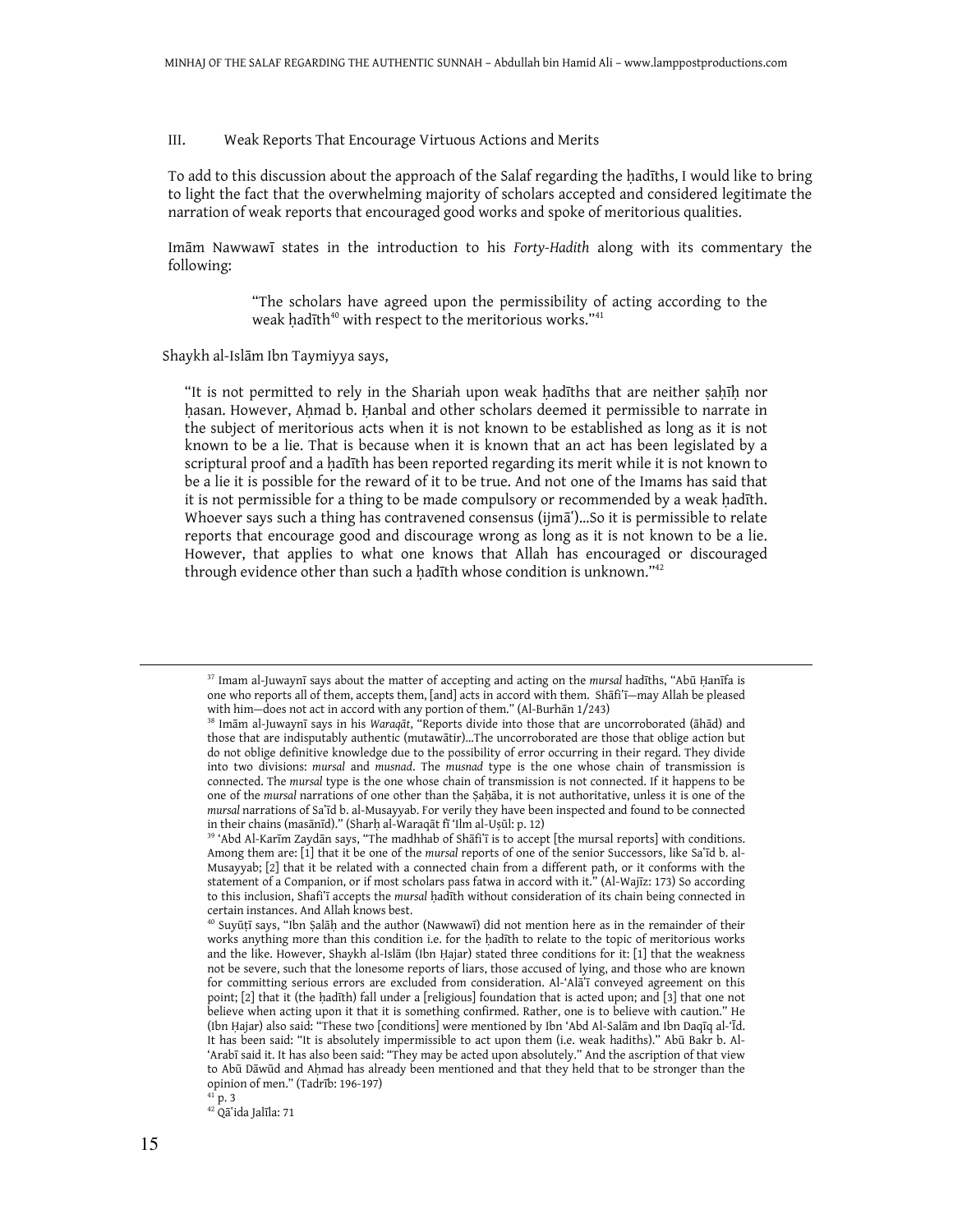Finally, Nawwawī says,

"And it is permissible according to the scholars of ḥadīth and others to abandon strictness regarding chains of narration and to relate any weak ḥadīth other than what is spurious, and to act upon it without clarifying its weakness in all besides the attributes of Allah— Most High, the rulings of religious practice, like the lawful and unlawful and from what is unconnected with creed and legal rulings."<sup>43</sup>

## Conclusion

In light of all these facts, let it be said no more that the Minhāj of the Salaf was to only accept Sahīh ḥadīths. Let it be known that any time the Imams spoke of abandoning opinions in acceptance of the reports from the Prophet  $\frac{1}{26}$ , he or they were only addressing their students who were equally qualified to exercise scholarly endeavor (ijtihād). These were not statements intended for the common Muslim, since such people did not and do not have the qualifications to make a judgment about the authenticity, weakness, or interpretation of the holy scripture and related texts. Allah orders us in the Qur'an, "Then, Ask the People of the Reminder if you do not know" [16: 43]. He said, "And if they had referred it to the Messenger and to those in command from them, those who do extract it would have known it" [4: 83]. What this establishes is that there are two types of people in terms of knowledge: [1] Those that are qualified to interpret the scripture; and [2] those that are not. Those who are not qualified to interpret the scripture are to refer back to those who can in all matters that neither the Qur'ān nor Sunna gives a clear judgment in its regard. Referring it back to them does not mean to ask them for their evidence. It means to accept their judgment in the matter based on their knowledge of the evidence, qualification to make such a judgment, and their moral integrity that protects them from speaking out of turn. Were it to mean that every lay Muslim is to ask what the scholar's evidence is, it would then mean that permission is given to the unlearned to interpret the Holy Scripture in spite of the fact that he is unqualified to interpret it. When the qualified scholar (mujtahid) makes a judgment and is mistaken, he is forgiven but rewarded for his scholarly endeavor (*ijtih*ād).<sup>44</sup> The same does not apply to the layperson. Rather, the lay person is in sin for interpreting the Holy Scripture for his lack of qualification to do so. For this reason, the Prophet said, "Whoever explains the Qur'ān by what he sees and hits the mark has missed it."<sup>45</sup> He severely scolded a group of people during his time who gave judgment by what they knew from the Qur'an and Sunna for a man who had a wound and later had a wet dream. They told him that he could not simply make wuḍū before praying. So he performed ghusl instead, and died as a result. When word got back to the Prophet , he said of them,

"They killed him! May Allah kill them! Do they not ask when they do not know? The only cure for ignorance is to ask."<sup>46</sup>

This narration, if it is valid to use as evidence, is a clear example of how a person may have some knowledge of the Sunna, but still not be qualified to make a judgment. It also clarifies that such a person

<sup>43</sup> This can be found in Suyūṭi's Tadrīb al-Rāwī: p. 196. He also says in his commentary, "Of those this view has been reported about are: Ibn Ḥanbal, Ibn Mahdī, and Ibn al-Mubārak. They said: "When we report regarding the lawful and unlawful, we are strict. But when we report regarding the meritorious acts and the like, we abandon strictness.""

<sup>&</sup>lt;sup>44</sup> This is based on the well-known narration that the Prophet  $*$  said, "Whenever the judge endeavors and hits the mark, he has two rewards. But when he endeavors and misses the mark, he has [only] one reward" (Bukhāri, Ibn Mājah, Nasā'ī, and Ahmad). Notice that the Prophet # restricted this reward in both cases to the learned, not the unlearned.

<sup>&</sup>lt;sup>45</sup> Tirmidhī: ḥadīth #2952. Ibn Taymiyya also reports it in his Muqaddima fī Uṣūl al-Tafsīr: 51 along with variant narrations of the ḥadīth.

<sup>46</sup> Abū Dāwūd reports it in Ṭahāra: Chapter 125 and grades it as ḥasan.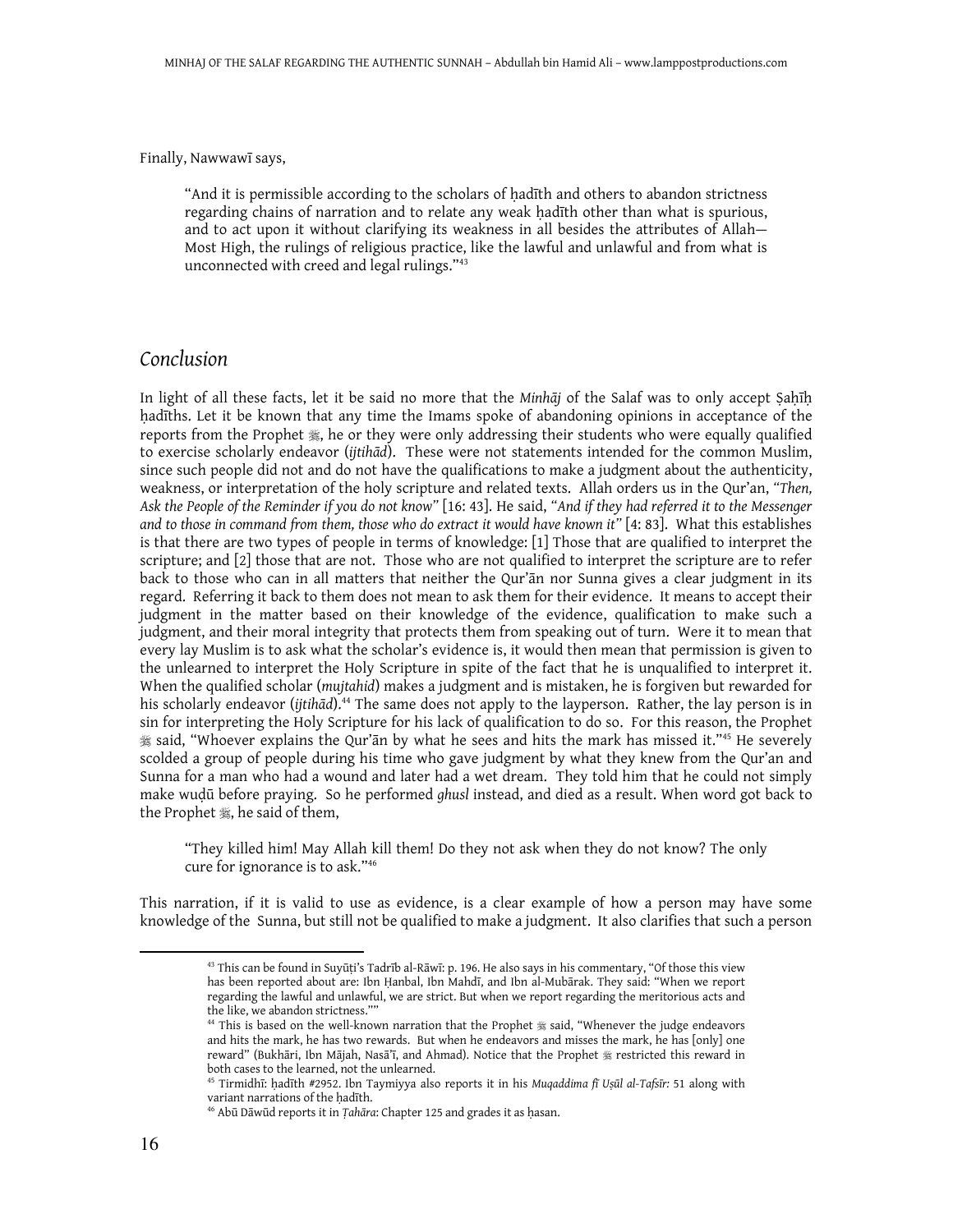is sinful for offering a legal opinion when he lacks qualification. But even if this hadith is not sound (sahīh) or fair (hasan), the rules outlined in the Qur'ān and other reports from the Sunna support this understanding.

May Allah bring us out the darkness into light again and again until we can witness the brilliance and splendor of His face.

Abdullah bin Hamid Ali

# AUTHOR'S BIO

Abdullah bin Hamid Ali 1972 – Present

Ustadh Abdullah bin Hamid Ali is the first Westerner to attend and graduate (2001) from the University of Al-Qarawiyyin's Shariah Faculty located in Fez, Morocco. Prior to traveling overseas to study, he studied in the United States with Imam Aberra of Eritrea, Ustadh Anwar bin Nafea Muhaimin, Ustadh Anas bin Nafea Muhaimin, Dr. Khalid Blankinshiip, at The Institute of the Arabic and Islamic Sciences of Fairfax, Virginia, and with other locals of Philadelphia, Pennsylvania. During his time in Morocco, he had the good fortune to study with Shaykh Muhammad Al-Ta'wil (Mufti of Fez), Dr. Muhammad Al-Rugi, Shaykh Ghazi al-Husayni (Grand Mufti of Morocco), Shaykh Ahmed Zwietin, Dr. Abdullah Ghaziwi, Ustadh Muhammad Al-'Alami, Dr. Hasan 'Azuzi, Dr. Muhammad ben Jebbour, Dr. Muhammad Abd al-Wahhab Abyat, Ustadh Rashida Nasir, Ustadh Na'ima Bennis, and many others. He is the author of the Muslim Funeral Guide (Lamppost Productions), The Attributes of God (Amalpress), A Return to Purity in Creed (Lamppost Productions) and over 40 research papers and articles. He served as full-time Islamic chaplain for the State Correctional Institution of Chester, Pennsylvania for five years, and currently serves as resident scholar for Zaytuna Institute in Berkeley, CA.

# BIBLIOGRAPHY

- Abadi, 'Abd al-Rahman Sharaf b. Amir al-'Azim. 'Awn al-Ma'bud 'ala Sunan Abi Dāwūd. Amman:

Bayt al-Afkar al-Dawliyya

- Al-'Arabi, Qadi Abu Bakr Muhammad b. 'Abd Allah. Ahkām Al-Qur'ān. Mecca: Maktaba Dar al-Bazz, 1416/1996
- Al-Bayquni, 'Umar b. Muhammad b. Fatuh. Al-Manzūma al-Bayqūniyya bi Sharh Al-Zurqānī ma'a Ḥāshiya al-Shaykh Al-Ajhūrī. Beirut: Dar al-Kutub al-'Ilmiyya, 1420/1999
- Al-Gangohi, Muhammad Fayd al-Hasan. 'Umdat al-Hawāshī 'alā Uṣūl al-Shāshī. Beirut: Dar al-Kitab al-'Arabi, 1402/1982
- Ibn Taymiyya, Ahmad. Qāʻida Jalīla fī al-Tawassul wa al-Wasīla. Beirut: Dar al-Kutub al-'Ilmiyya, 1418/1998
	- ― Muqaddima fī Uṣūl al-Tafsīr. Cairo: al-Matba'at al-Salafiyya wa Maktabatuha, 2nd Ed. 1385 AH